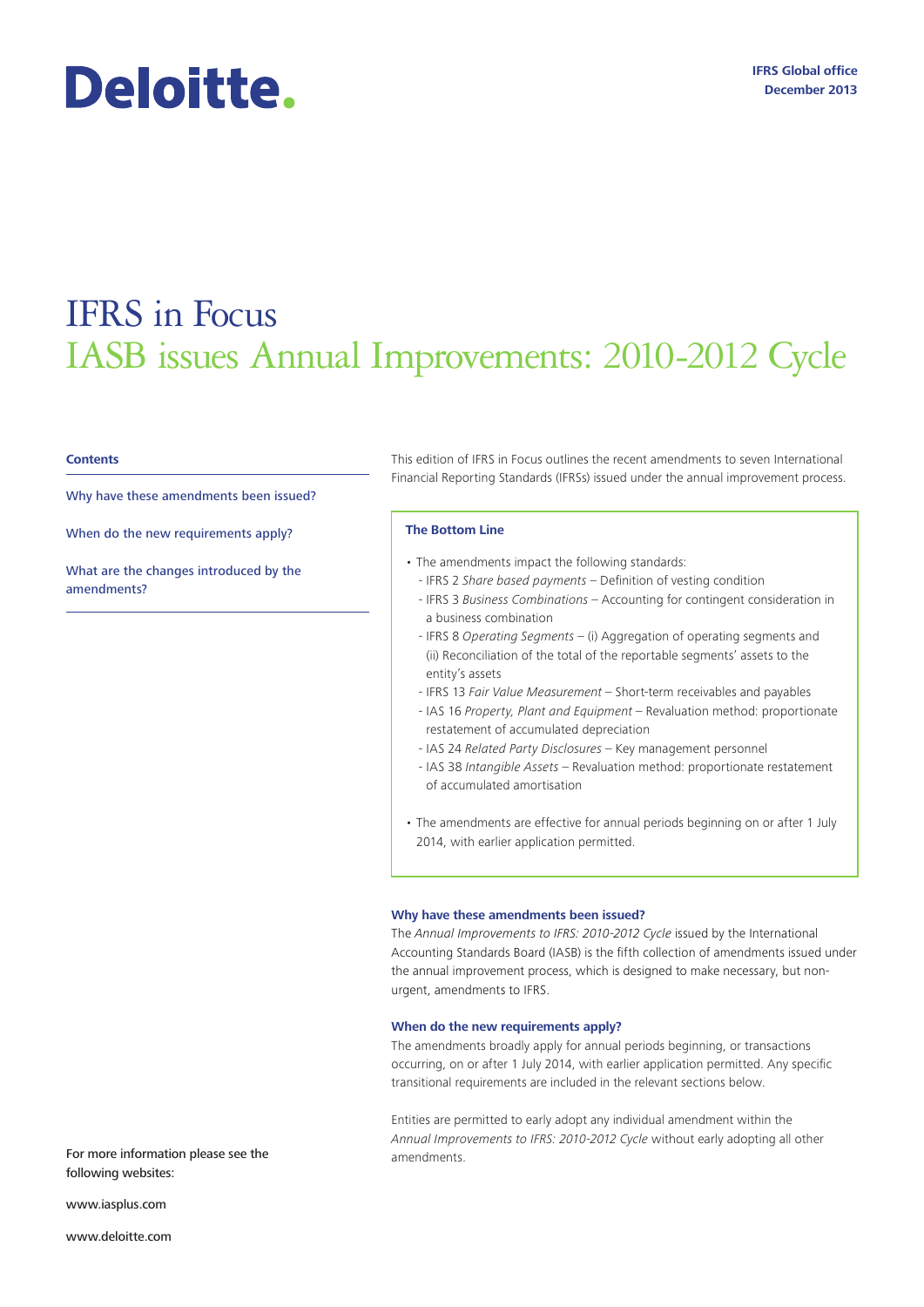### **What are the changes introduced by the amendments?**

| <b>IFRS</b>                                                             | <b>Topic</b>                                                                                     | <b>Amendment</b>                                                                                                                                                                                                                                                                                                                                                                                                                                                              |
|-------------------------------------------------------------------------|--------------------------------------------------------------------------------------------------|-------------------------------------------------------------------------------------------------------------------------------------------------------------------------------------------------------------------------------------------------------------------------------------------------------------------------------------------------------------------------------------------------------------------------------------------------------------------------------|
| <b>IFRS 2 Share based payments</b>                                      | Definition of vesting condition                                                                  | Appendix A 'Defined terms' to IFRS 2 was amended to (i) change the definitions of 'vesting<br>condition' and 'market condition' and (ii) add definitions for 'performance condition'<br>and 'service condition' which were previously included within the definition of 'vesting<br>condition'.                                                                                                                                                                               |
|                                                                         |                                                                                                  | The amendments clarify that:                                                                                                                                                                                                                                                                                                                                                                                                                                                  |
|                                                                         |                                                                                                  | • a performance target can be based on the operations of the entity or another entity in the<br>same group (i.e. a non-market condition) or on the market price of the equity instruments<br>of the entity or another entity in the same group (i.e. a market condition);                                                                                                                                                                                                     |
|                                                                         |                                                                                                  | • a performance target can relate either to the performance of the entity as a whole or to<br>some part of it (e.g. a division or an individual employee);                                                                                                                                                                                                                                                                                                                    |
|                                                                         |                                                                                                  | • a share market index target is a non-vesting condition because it not only reflects the<br>performance of the entity, but also of other entities outside the group;                                                                                                                                                                                                                                                                                                         |
|                                                                         |                                                                                                  | • the period for achieving a performance condition must not extend beyond the end of the<br>related service period;                                                                                                                                                                                                                                                                                                                                                           |
|                                                                         |                                                                                                  | • a condition needs to have an explicit or implicit service requirement in order to constitute<br>a performance condition (rather than being a non-vesting condition);                                                                                                                                                                                                                                                                                                        |
|                                                                         |                                                                                                  | a market condition is a type of performance condition, rather than a non-vesting condition; and                                                                                                                                                                                                                                                                                                                                                                               |
|                                                                         |                                                                                                  | • if the counterparty ceases to provide services during the vesting period, this means it has<br>failed to satisfy the service condition, regardless of the reason for ceasing to provide services.                                                                                                                                                                                                                                                                           |
|                                                                         |                                                                                                  | The amendments apply prospectively to share-based payment transactions with a grant date<br>on or after 1 July 2014, with earlier application permitted.                                                                                                                                                                                                                                                                                                                      |
| <b>IFRS 3 Business Combinations</b>                                     | Accounting for contingent<br>consideration in a business<br>combination                          | The amendments clarify that contingent consideration that is classified as an asset or a<br>liability should be measured at fair value at each reporting date, irrespective of whether<br>the contingent consideration is a financial instrument within the scope of IFRS 9 or IAS 39<br>or a non-financial asset or liability. Changes in fair value (other than measurement period<br>adjustments) should be recognised in profit and loss.                                 |
|                                                                         |                                                                                                  | Consequential amendments were also made to IFRS 9, IAS 39 and IAS 37.                                                                                                                                                                                                                                                                                                                                                                                                         |
|                                                                         |                                                                                                  | The amendments apply prospectively to business combination for which the acquisition date<br>is on or after 1 July 2014. Earlier application is permitted.                                                                                                                                                                                                                                                                                                                    |
| <b>IFRS 8 Operating Segments</b>                                        | <b>Aggregation of Operating</b><br>Segments                                                      | The amendments require an entity to disclose the judgements made by management in<br>applying the aggregation criteria to operating segments, including a description of the<br>operating segments aggregated and the economic indicators assessed in determining<br>whether the operating segments have 'similar economic characteristics'.                                                                                                                                  |
|                                                                         |                                                                                                  | The amendments apply for annual periods beginning on or after 1 July 2014, with earlier<br>application permitted.                                                                                                                                                                                                                                                                                                                                                             |
|                                                                         | Reconciliation of the total<br>of the reportable segments'<br>assets to the entity's assets      | The amendment clarifies that a reconciliation of the total of the reportable segments' assets<br>to the entity's assets should only be provided if the segment assets are regularly provided to<br>the chief operating decision-maker.                                                                                                                                                                                                                                        |
|                                                                         |                                                                                                  | The amendments apply for annual periods beginning on or after 1 July 2014, with earlier<br>application permitted.                                                                                                                                                                                                                                                                                                                                                             |
| <b>IFRS 13 Fair Value</b><br><b>Measurement</b>                         | Short-term receivables and<br>payables                                                           | The Basis for Conclusions was amended to clarify that the issuance of IFRS 13 and<br>consequential amendments to IAS 39 and IFRS 9 did not remove the ability to measure short-<br>term receivables and payables with no stated interest rate at their invoice amounts without<br>discounting, if the effect of not discounting is immaterial.                                                                                                                                |
| IAS 16 Property, Plant and<br>Equipment and<br>IAS 38 Intangible Assets | Revaluation method:<br>proportionate restatement<br>of accumulated depreciation/<br>amortisation | The amendments remove perceived inconsistencies in the accounting for accumulated<br>depreciation/amortisation when an item of property, plant and equipment or an intangible<br>asset is revalued. The amended requirements clarify that the gross carrying amount is<br>adjusted in a manner consistent with the revaluation of the carrying amount of the asset and<br>that accumulated depreciation/amortisation is the difference between the gross carrying             |
|                                                                         |                                                                                                  | amount and the carrying amount after taking into account accumulated impairment losses.                                                                                                                                                                                                                                                                                                                                                                                       |
|                                                                         |                                                                                                  | The amendments apply for annual periods beginning on or after 1 July 2014, with earlier<br>application permitted. An entity is required to apply to amendments to all revaluations<br>recognised in the annual period in which the amendments are first applied and in the<br>immediately preceding annual period. An entity is permitted, but not required, to restate any<br>earlier periods presented.                                                                     |
| IAS 24 Related Party<br><b>Disclosures</b>                              | Key management personnel                                                                         | The amendments clarify that a management entity providing key management personnel<br>services to a reporting entity is a related party of the reporting entity. Consequently, the<br>reporting entity must disclose as related party transactions the amounts incurred for the<br>service paid or payable to the management entity for the provision of key management<br>personnel services. However, disclosure of the components of such compensation is not<br>required. |
|                                                                         |                                                                                                  | The amendments apply for annual periods beginning on or after 1 July 2014, with earlier<br>application permitted.                                                                                                                                                                                                                                                                                                                                                             |